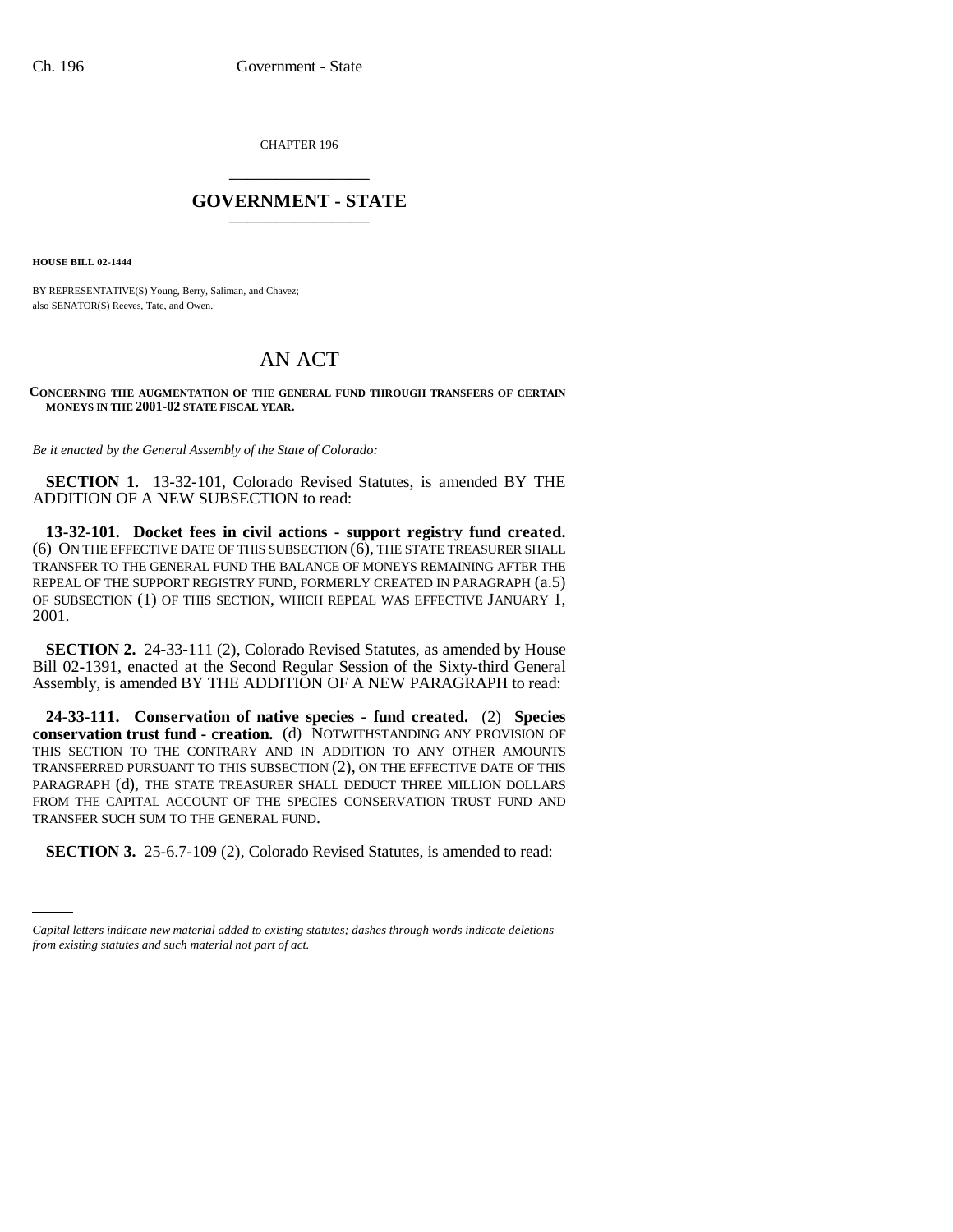**25-6.7-109. Environmental leadership pollution prevention revolving fund program - creation.** (2) (a) There is hereby established in the state treasury a fund to be known as the environmental leadership pollution prevention revolving fund that consists of moneys made available pursuant to law and gifts, donations, and grants accepted pursuant to subsection (3) of this section. Such moneys shall be dedicated and continuously appropriated to the department for the exclusive purpose of funding the environmental leadership pollution prevention revolving fund program created pursuant to this section; except that funds shall be subject to annual appropriation by the general assembly to the department for the purpose of covering the reasonable costs of administering the environmental leadership pollution prevention revolving fund program. All interest derived from the deposit and investment of moneys in the fund shall be credited to the fund. At the end of any fiscal year, all unexpended or unencumbered moneys in the fund shall remain in the fund and shall not be credited or transferred to the general fund or any other fund.

(b) NOTWITHSTANDING ANY PROVISION OF THIS SECTION TO THE CONTRARY, ON THE EFFECTIVE DATE OF THIS PARAGRAPH (b), THE STATE TREASURER SHALL TRANSFER THE BALANCE OF MONEYS IN THE ENVIRONMENTAL LEADERSHIP POLLUTION PREVENTION REVOLVING FUND TO THE GENERAL FUND.

**SECTION 4.** 25-17-202 (3), Colorado Revised Statutes, is amended BY THE ADDITION OF A NEW PARAGRAPH to read:

**25-17-202. Waste tire recycling development fee - cash fund created - repeal.** (3) (d) NOTWITHSTANDING ANY PROVISION OF THIS SECTION TO THE CONTRARY, ON THE EFFECTIVE DATE OF THIS PARAGRAPH (d), THE STATE TREASURER SHALL DEDUCT SIX HUNDRED THOUSAND DOLLARS FROM THE WASTE TIRE RECYCLING DEVELOPMENT CASH FUND AND TRANSFER SUCH SUM TO THE GENERAL FUND.

**SECTION 5.** 12-6-123 (2), Colorado Revised Statutes, as enacted by House Bill 02-1391, enacted at the Second Regular Session of the Sixty-third General Assembly, is amended to read:

**12-6-123. Disposition of fees - auto dealers license fund.** (2) (a) Notwithstanding any provision of subsection (1) of this section to the contrary, on the effective date of this subsection (2), the state treasurer shall deduct one million one hundred thousand dollars from the auto dealers license fund and transfer such sum to the general fund; except that, if the balance of moneys in the auto dealers license fund on the effective date of this subsection (2) is less than one million one hundred thousand dollars, the state treasurer shall transfer the balance of moneys in the fund to the general fund.

(b) NOTWITHSTANDING ANY PROVISION OF SUBSECTION (1) OF THIS SECTION TO THE CONTRARY AND IN ADDITION TO ANY AMOUNT TRANSFERRED PURSUANT TO PARAGRAPH (a) OF THIS SUBSECTION (2):

(I) ON THE EFFECTIVE DATE OF THIS SUBSECTION (2), AS AMENDED, OR APRIL 30, 2002, WHICHEVER OCCURS LATER, THE STATE TREASURER SHALL TRANSFER AN AMOUNT EQUAL TO THE BALANCE OF THE AUTO DEALERS LICENSE FUND AS OF APRIL 30, 2002, TO THE GENERAL FUND.